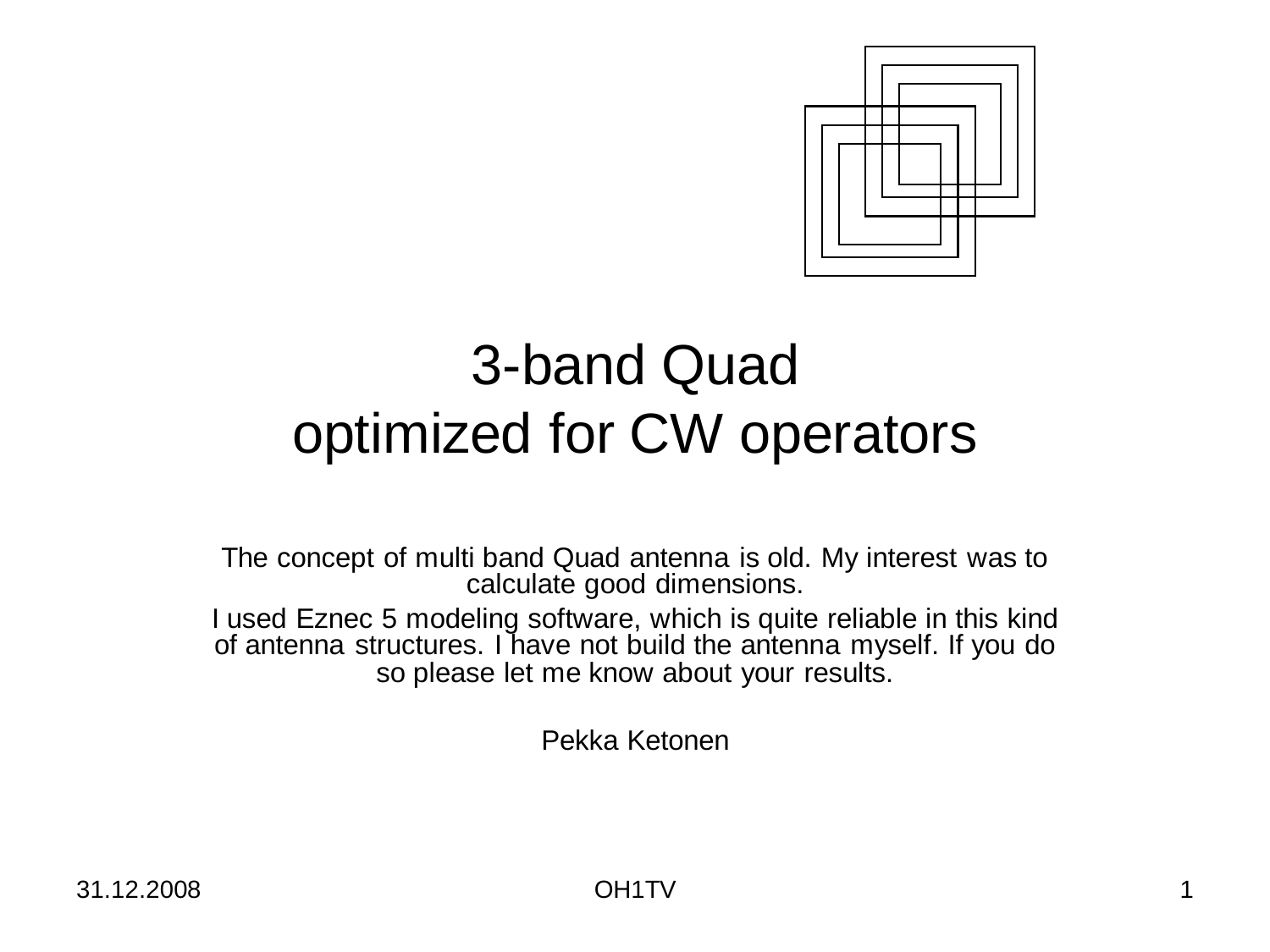## Performance on 20m CW

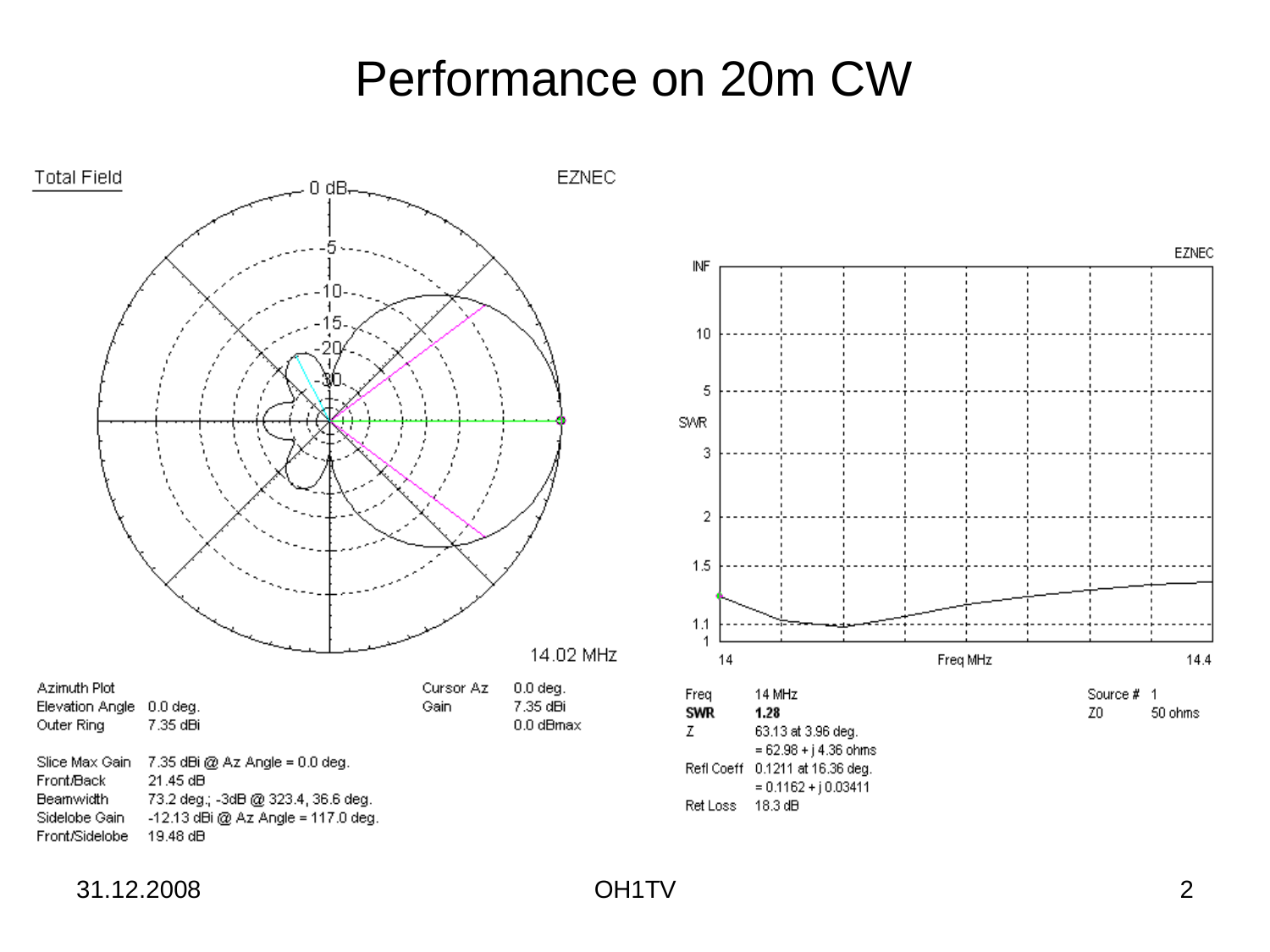## Performance on 15m CW



31.12.2008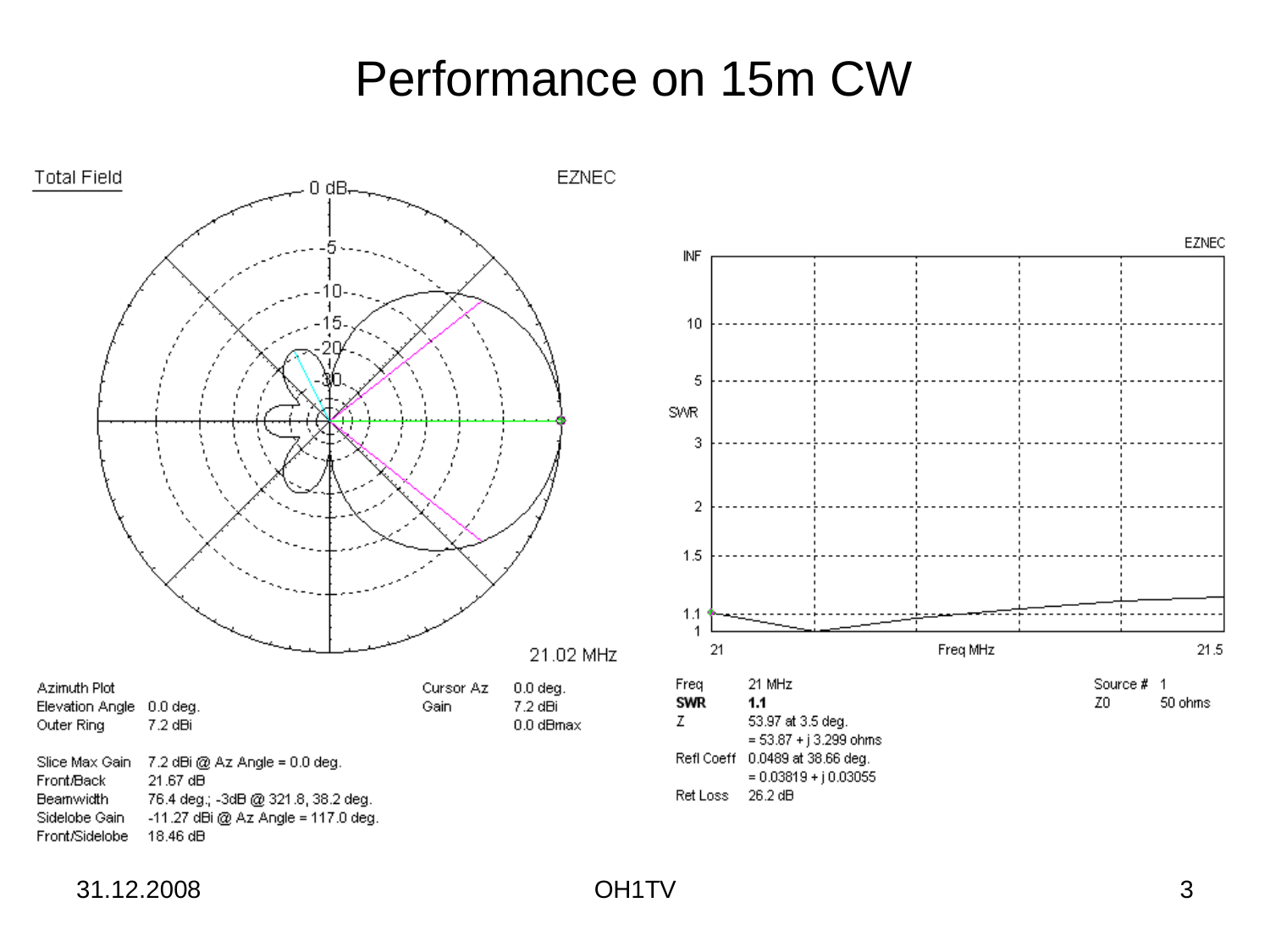## Performance on 10m CW





31.12.2008 OH1TV 4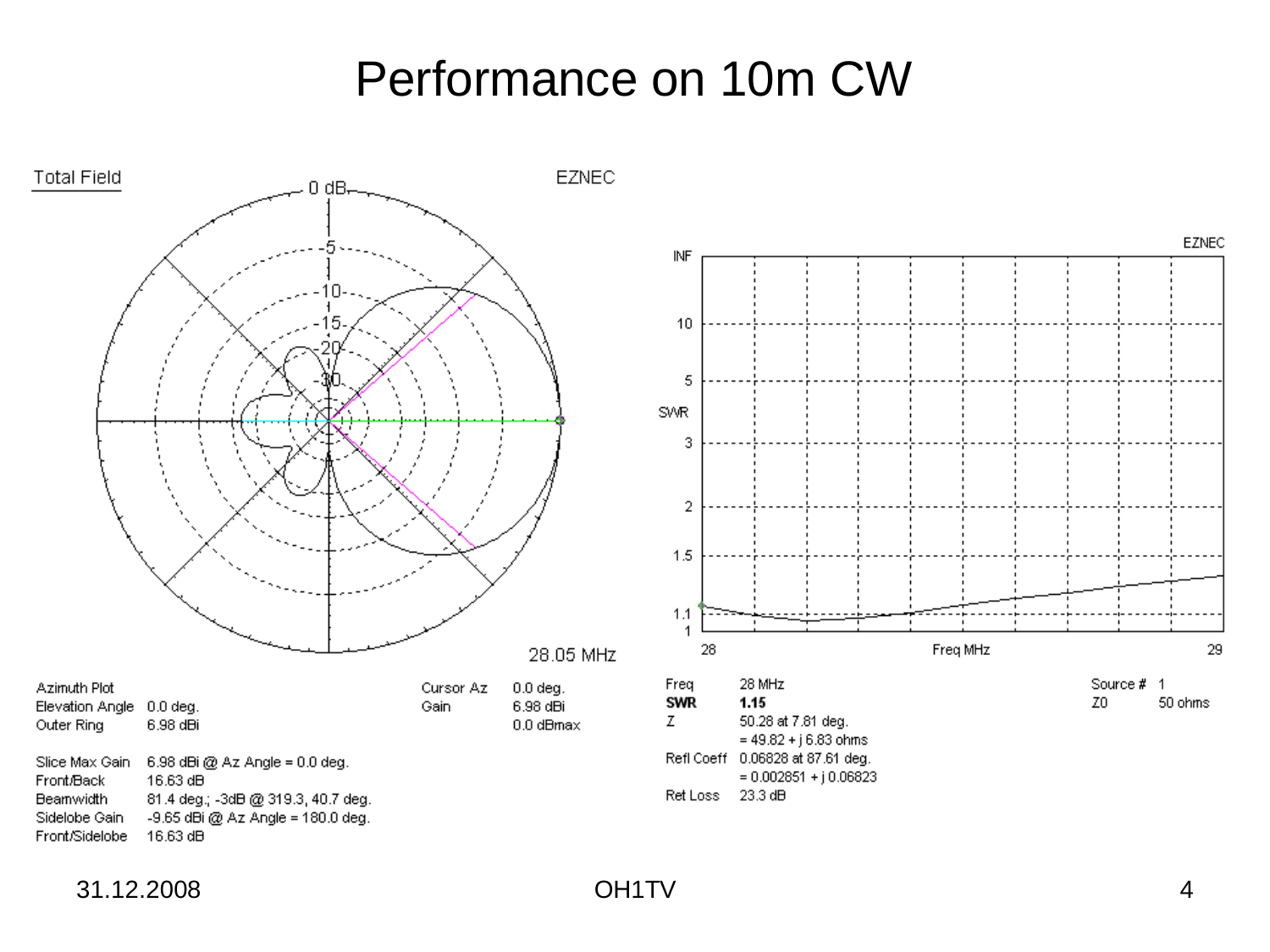# Element dimensions





#### **Reflector elements**

20m CW each side 560cm 15m CW each side 376cm 10m CW each side 288cm Wires dia 2mm Cu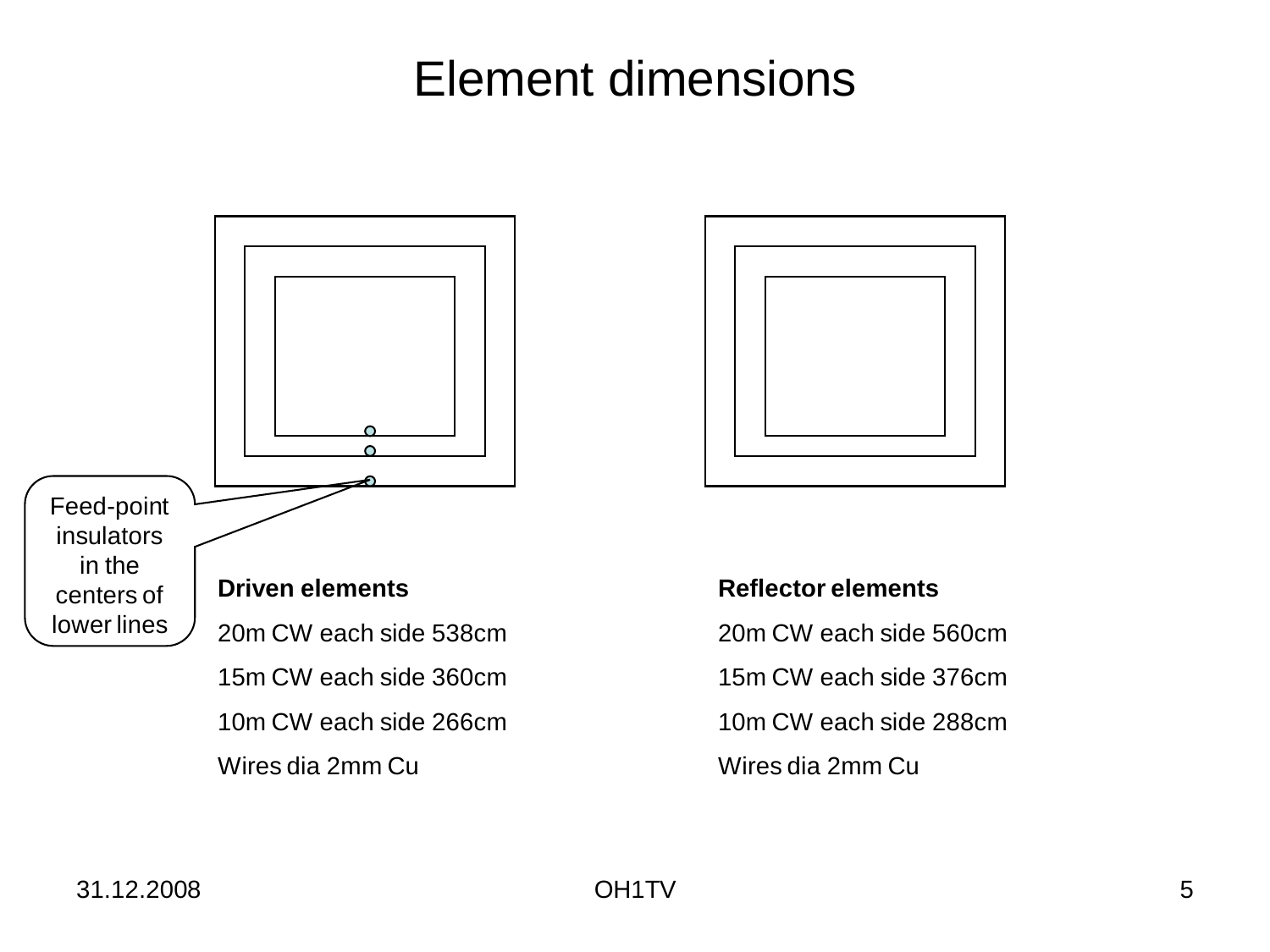# Element spacing



Driven element to reflector spacing on all bands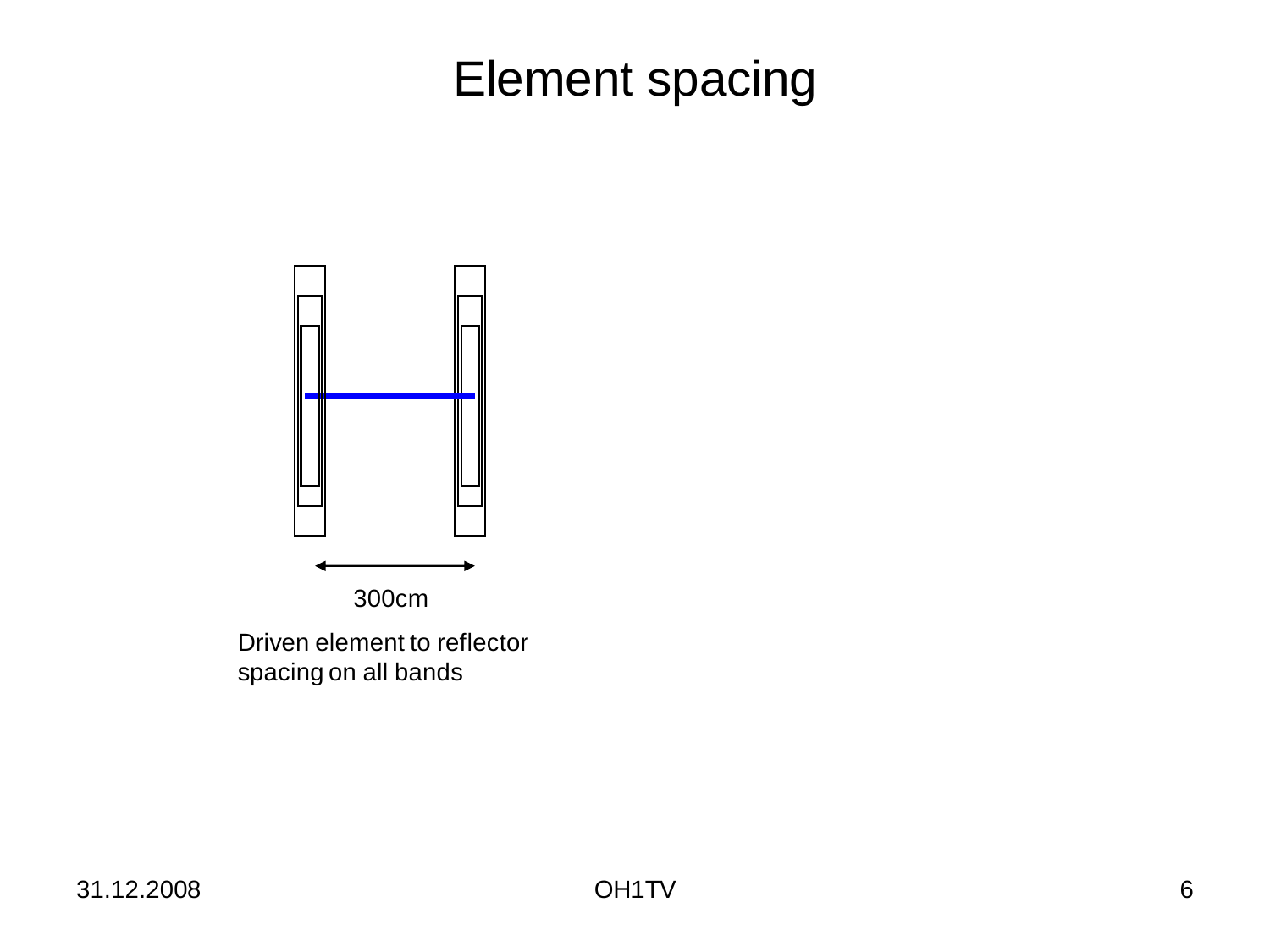#### Feeds

- Natural feed-point impedances are
	- 20m CW 100ohm
	- 15m CW 120ohm
	- 10m CW 160ohm
- Matching down to 50 ohm with higher impedance cables
	- cable lengths electrical, to get mechanical length multiply by velocity factor
	- 20m: from feed-point 530cm 75ohm cable, thereafter 50ohm cable
	- 15m: from feed-point 350cm 80ohm cable, thereafter 50 ohm cable ( 75ohm cable is ok)
	- 10m: from feed-point 260cm 100ohm cable, thereafter 50ohm cable.
		- 100ohm cable can be made by connecting two 50ohm cables in series: outer conductors together in both ends, signal into two center conductors.
	- Current baluns shall be installed next to feed-points. 2-4 ferrite tubes on the cable do the job.